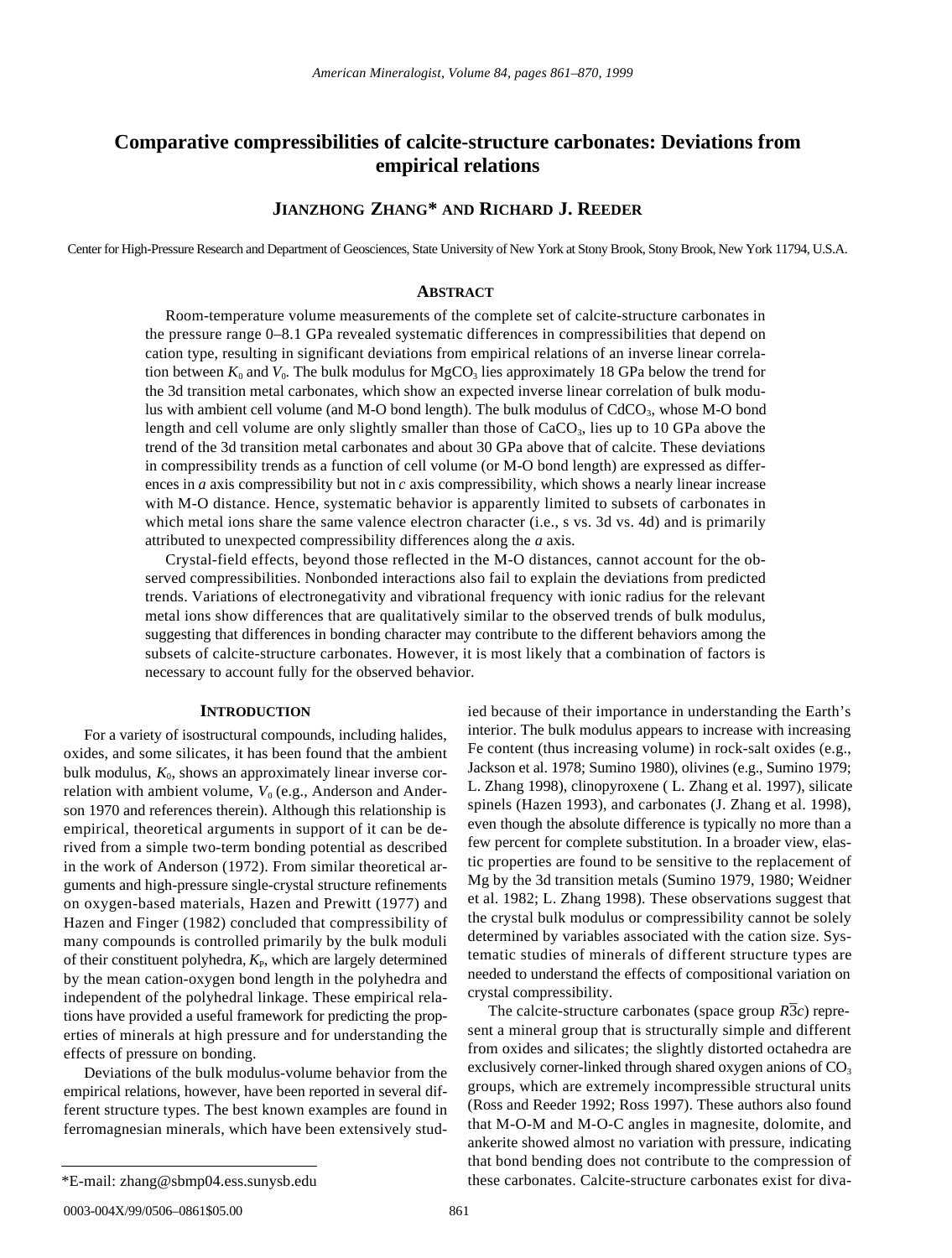lent cations with ionic radii ranging from 0.69 to 1.0 Å. In addition, their electronic configurations are of three types: alkaline earth elements (Mg, Ca), 3d transition metals (Ni, Co, Fe, Mn, Zn), and 4d transition metal (Cd). Hence, this is an ideal structure-type for exploring effects of different cation type on crystal compressibility. Here, pressure-volume measurements were carried out at room temperature for end-member  $MgCO<sub>3</sub>$ , CaCO<sub>3</sub>, NiCO<sub>3</sub>, CoCO<sub>3</sub>, MnCO<sub>3</sub>, ZnCO<sub>3</sub>, and CdCO<sub>3</sub>, which, in combination with our previous results for the join  $MgCO<sub>3</sub>$ - $FeCO<sub>3</sub>$  (J. Zhang et al. 1997, 1998), completes a systematic study of crystal compressibility for all calcite-structure carbonates. The present experimental results demonstrate that neither bond length (or cell volume) nor crystal-field effects can account for the observed bulk moduli for the complete set of calcite-structure carbonates. Other possible explanations such as cation-cation interaction and role of covalency in bonding are explored and discussed.

# **EXPERIMENTAL METHODS**

Synthetic powder samples of magnesite  $(MgCO<sub>3</sub>)$ , calcite  $(CaCO<sub>3</sub>)$ , gaspeite (NiCO<sub>3</sub>), spherocobaltite (CoCO<sub>3</sub>), and otavite  $(CdCO<sub>3</sub>)$  as well as optically homogeneous natural samples of smithonite  $(ZnCO<sub>3</sub>)$  and rhodochrosite  $(MnCO<sub>3</sub>)$ were used. We previously studied this magnesite (J. Zhang et al. 1997). The spherocobaltite was synthesized by D.H. Lindsley. Calcite (purity 99.95% metal basis) and gaspeite (purity 99%) samples were obtained from Johnson-Matthey Company, and otavite (purity 98%) from Aldrich Chemical Company. The smithonite  $[(Zn_{0.96}Cu_{0.03}Pb_{0.01})CO<sub>3</sub>]$  and rhodochrosite  $[(Mn<sub>0.996</sub>Fe<sub>0.003</sub>Mg<sub>0.001</sub>)CO<sub>3</sub>]$  samples were from Kelly Mine, New Mexico, and Sweet Home Mine, Colorado, respectively, and the chemical compositions were obtained from electron microprobe analysis. The two natural carbonates were single crystal specimens and were ground in an agate pestle and mortar for the diffraction work.

Experiments were performed using a DIA-type, cubic-anvil apparatus (SAM85) designed for in-situ X-ray diffraction studies at simultaneously high pressure and temperature (Weidner et al. 1992). An energy-dispersive X-ray method was employed using white radiation from the superconducting wiggler magnet at beamline X17B of the National Synchrotron Light Source, Brookhaven National Laboratory. The experimental technique and cell assembly used in the present study were identical to the ones described by J. Zhang et al. (1997, 1998).

In each experiment two carbonate samples were usually included, separated by a layer of NaCl, which also served as an internal pressure standard. All experiments, except for the one on calcite, were carried out as follows. We first compressed samples at room temperature to 9–10 GPa, followed by heating to the maximum temperature of 1073 K. Data were collected upon quench to room temperature to minimize nonhydrostatic stress built up during the room-temperature compression. The same procedure was repeated several times at lower pressures. For calcite, the data reported here were collected during the room-temperature compression and prior to the phase transition to aragonite.

Pressures were calculated from Decker's equation of state

(Decker 1971), and the uncertainty in pressure measurements is mainly attributed to statistical variation in the positions of diffraction lines and is less than 0.1 GPa in the pressure range of the study. The unit-cell parameters were calculated by leastsquares fitting using 8 to 12 diffraction lines based on a hexagonal unit cell. The relative standard deviations in determination of the unit-cell volume are less than 0.1% (see Table 1).

**TABLE 1.** Unit-cell parameters as a function of pressure at room temperature

|                | temperature |                         |            |
|----------------|-------------|-------------------------|------------|
| Pressure (GPa) | a(A)        | c(A)                    | $V(\AA^3)$ |
|                |             | NiCO <sub>3</sub>       |            |
| $0.00*$        | 4.602(1)    | 14.729(8)               | 270.15(12) |
| 1.58           | 4.590(2)    | 14.637(15)              | 267.04(28) |
| 2.53           | 4.583(2)    | 14.572(12)              | 265.10(20) |
| 4.29           | 4.569(1)    | 14.489(15)              | 261.98(22) |
| 5.20           | 4.562(2)    | 14.456(9)               | 260.53(23) |
| 6.77           | 4.547(1)    | 14.394(15)              | 257.77(27) |
| 7.29           | 4.542(2)    | 14.372(17)              | 256.79(32) |
|                |             | CoCO <sub>3</sub>       |            |
| 0.00†          | 4.660(2)    | 14.979(12)              | 281.67(25) |
| $0.00^\star$   | 4.659(2)    | 14.989(11)              | 281.74(22) |
| 1.30           | 4.652(1)    | 14.903(10)              | 279.26(19) |
| 2.53           | 4.641(2)    | 14.827(11)              | 276.62(23) |
| 4.00           | 4.627(2)    | 14.747(9)               | 273.40(25) |
| 5.69           | 4.614(2)    | 14.653(8)               | 270.18(22) |
| 6.99           | 4.605(2)    | 14.575(7)               | 267.66(20) |
| 8.06           | 4.599(1)    | 14.509(13)              | 265.74(21) |
|                |             | MgCO <sub>3</sub>       |            |
| $0.00^\dagger$ | 4.636(2)    | 15.017(14)              | 279.53(27) |
| $0.00^{\circ}$ | 4.636(2)    | 15.023(14)              | 279.57(25) |
| 1.30           | 4.618(1)    | 14.952(12)              | 276.11(23) |
| 2.53           | 4.606(1)    | 14.876(11)              | 273.35(22) |
| 4.00           | 4.592(1)    | 14.784(10)              | 270.03(20) |
| 5.96           | 4.578(1)    | 14.679(10)              | 266.40(19) |
| 6.99           | 4.568(2)    | 14.590(17)              | 263.67(32) |
| 8.06           | 4.561(3)    | 14.519(20)              | 261.59(38) |
|                |             | ZnCO <sub>3</sub> Run 1 |            |
| 0.00†          | 4.658(1)    | 15.076(4)               | 283.27(9)  |
| $0.00^\star$   | 4.654(1)    | 15.055(7)               | 282.40(16) |
| 0.93           | 4.644(1)    | 14.995(11)              | 280.07(19) |
| 2.18           | 4.636(1)    | 14.916(7)               | 277.58(17) |
| 2.79           | 4.630(1)    | 14.871(12)              | 276.10(19) |
| 3.74           | 4.625(1)    | 14.824(8)               | 274.62(14) |
| 4.73           | 4.616(2)    | 14.746(13)              | 272.14(21) |
| 5.75           | 4.610(1)    | 14.687(8)               | 270.31(13) |
| 6.92           | 4.603(1)    | 14.655(5)               | 268.84(11) |
| 8.07           | 4.596(1)    | 14.575(4)               | 266.61(10) |
|                |             | ZnCO <sub>3</sub> Run 2 |            |
| 0.00†          | 4.657(1)    | 15.076(8)               | 283.13(15) |
| $0.00^\star$   | 4.654(1)    | 15.058(7)               | 282.42(15) |
| 1.19           | 4.644(1)    | 14.982(8)               | 279.82(15) |
| 2.38           | 4.634(1)    | 14.910(8)               | 277.26(15) |
| 3.72           | 4.624(1)    | 14.838(9)               | 274.76(13) |
| 4.97           | 4.615(1)    | 14.760(9)               | 272.20(14) |
| 5.86           | 4.609(1)    | 14.700(10)              | 270.47(17) |
| 6.85           | 4.605(1)    | 14.619(4)               | 268.48(8)  |
| 7.62           | 4.599(1)    | 14.599(6)               | 267.36(15) |
|                |             | CdCO <sub>3</sub> Run 1 |            |
| 0.00†          | 4.926(1)    | 16.301(2)               | 342.50(5)  |
| $0.00*$        | 4.919(1)    | 16.289(4)               | 341.38(10) |
| 1.03           | 4.910(1)    | 16.202(9)               | 338.30(19) |
| 2.38           | 4.903(2)    | 16.028(9)               | 333.74(20) |
| 3.72           | 4.891(1)    | 15.879(9)               | 328.99(16) |
| 4.97           | 4.887(1)    | 15.736(12)              | 325.50(22) |
| 5.86           | 4.883(2)    | 15.655(16)              | 323.25(28) |
| 6.85           | 4.877(2)    | 15.574(18)              | 320.78(31) |
| 7.62           | 4.874(2)    | 15.506(13)              | 319.01(29) |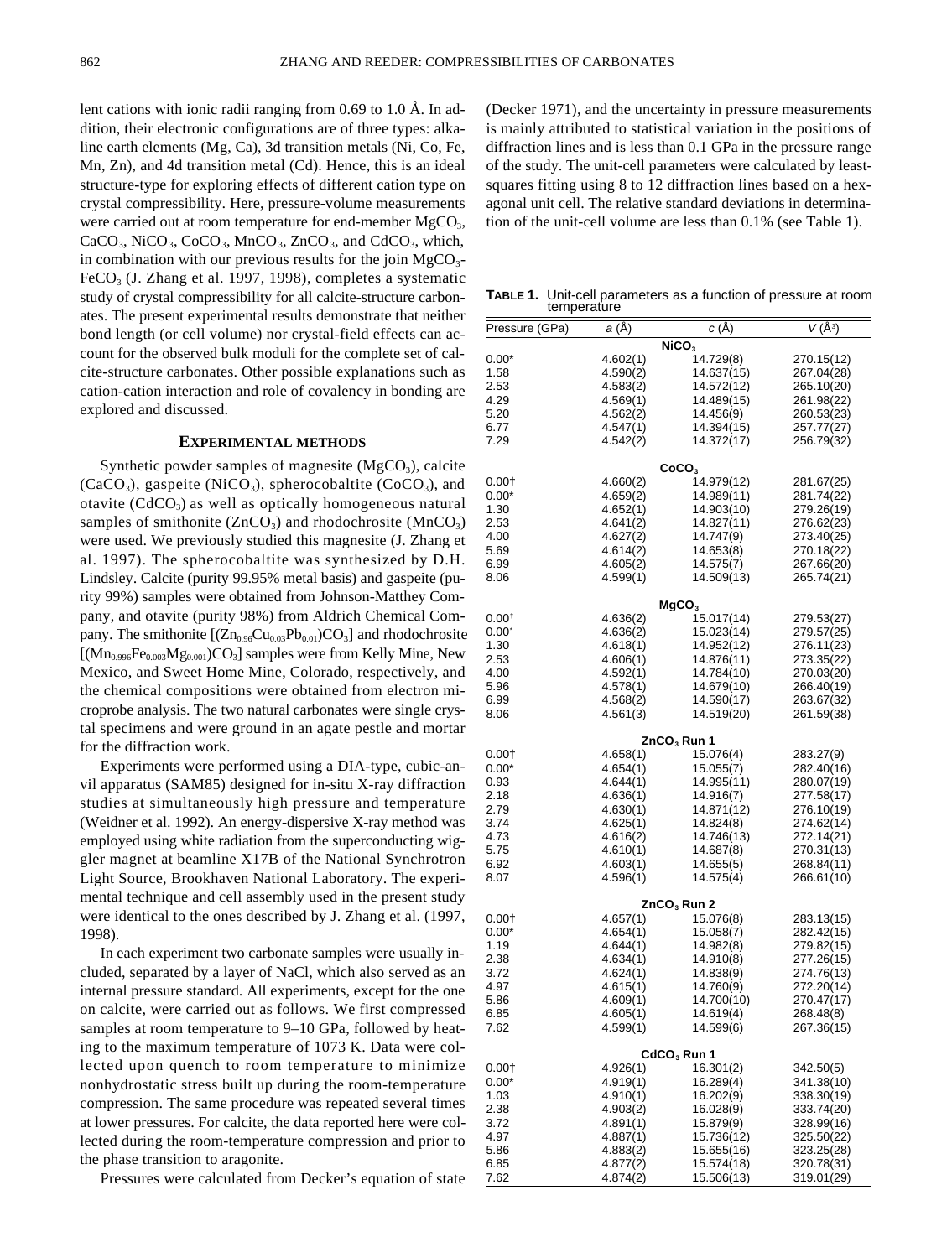**TABLE 1.—**Continued

| Pressure (GPa)           | a (Å)          | $c(\AA)$                            | $V(\AA^3)$ |
|--------------------------|----------------|-------------------------------------|------------|
|                          |                | CdCO <sub>2</sub> Run 2             |            |
| 0.001                    | 4.925(1)       | 16.296(4)                           | 342.24(8)  |
| $0.00*$                  | 4.919(1)       | 16.281(8)                           | 341.15(20) |
| 0.71                     | 4.912(2)       | 16.224(18)                          | 339.01(33) |
| 1.97                     | 4.903(1)       | 16.072(13)                          | 334.56(24) |
| 3.07                     | 4.893(1)       | 15.967(15)                          | 331.04(27) |
| 4.72                     | 4.883(1)       | 15.823(11)                          | 326.77(22) |
| 5.69                     | 4.878(1)       | 15.699(13)                          | 323.54(25) |
| 6.65                     | 4.876(2)       | 15.607(11)                          | 321.38(20) |
| 7.32                     | 4.872(1)       | 15.535(8)                           | 319.33(14) |
|                          |                | $MnCO3$ Run 1                       |            |
| 0.001                    | 4.776(1)       | 15.690(10)                          | 309.91(18) |
| $0.00*$                  | 4.775(2)       | 15.697(14)                          | 309.93(25) |
| 1.58                     | 4.765(1)       | 15.572(6)                           | 306.15(10) |
| 2.53                     | 4.755(1)       | 15.499(8)                           | 303.42(14) |
| 4.29                     | 4.741(2)       | 15.334(11)                          | 298.51(17) |
| 5.20                     | 4.731(1)       | 15.279(12)                          | 296.19(21) |
| 6.77                     | 4.721(3)       | 15.164(17)                          | 292.66(29) |
| 7.29                     | 4.717(2)       | 15.137(18)                          | 291.71(28) |
|                          |                | MnCO <sub>3</sub> Run 2             |            |
| 0.001                    | 4.777(1)       | 15.666(5)                           | 309.54(9)  |
| $0.00*$                  | 4.775(1)       | 15.675(5)                           | 309.55(8)  |
| 2.18                     | 4.756(1)       | 15.535(3)                           | 304.27(10) |
| 3.69                     | 4.741(1)       | 15.399(10)                          | 299.81(17) |
| 4.89                     | 4.733(1)       | 15.298(7)                           | 296.74(13) |
| 6.27                     | 4.724(1)       | 15.197(4)                           | 293.72(8)  |
| 7.38                     | 4.716(1)       | 15.125(17)                          | 291.29(29) |
|                          |                | CaCO <sub>3</sub>                   |            |
| 0.00                     | 4.989(2)       | 17.044(12)                          | 367.32(33) |
| 0.68                     | 4.985(2)       | 16.903(17)                          | 363.81(40) |
| 1.10                     | 4.977(4)       | 16.834(22)                          | 361.05(50) |
| 1.75                     | 4.965(5)       | 16.801(34)                          | 358.66(75) |
| $\cdots$<br>$\mathbf{r}$ | ٠<br>$\cdot$ . | and the contract of the contract of |            |

Notes: The values in parentheses are standard deviations.

Recovered after the high pressure and temperature experiments. † Obtained at the beginning of the experiments.

#### **EXPERIMENTAL RESULTS**

Room-temperature volume data were obtained for all carbonates except calcite in the pressure range up to 7.3 to 8.1 GPa (Table 1). At ambient conditions, the lattice parameters and unit-cell volumes of  $MgCO<sub>3</sub>$ , CaCO<sub>3</sub>, CoCO<sub>3</sub>, MnCO<sub>3</sub>, and  $CdCO<sub>3</sub>$  are in good agreement with those of JCPDS cards. The cell volumes of  $ZnCO<sub>3</sub>$  in two experimental runs are about  $0.5\%$ larger than the JCPDS value. The reagent  $NiCO<sub>3</sub>$  was in an amorphous form at ambient conditions and crystallized at high pressure when the temperature was above 773 K. In all the experiments performed, the unit-cell parameters of NaCl recovered at the end of experimental runs are identical to those at the beginning within uncertainties of the refinements, indicating no change in system calibration over the entire experimental *P*-*T* range. After the experiments,  $MgCO<sub>3</sub>$ , CoCO<sub>3</sub>, and MnCO<sub>3</sub> were recovered with their initial unit-cell parameters (see Table 1), suggesting no structural and compositional changes in these carbonates in the course of experiments.  $CaCO<sub>3</sub>$ , as expected, underwent a phase change from calcite to aragonite at about 2 GPa at room temperature.

For  $ZnCO<sub>3</sub>$  and  $CdCO<sub>3</sub>$ , however, unit-cell volumes from the samples recovered at the end of experimental runs were about 0.3% smaller than those measured at the beginning. Such differences were duplicated in two experimental runs for both carbonates (Table 1). The differences do not result from a change in system calibration because NaCl behaved normally. They may be due to compositional changes upon heating at high pressures. For example, it is possible that exsolution of minor components, such as Pb, in ZnCO<sub>3</sub> and release of relict water in  $CdCO<sub>3</sub>$  (note that synthetic carbonates are usually made in a hydrothermal environment) occurred during the initial heating up to 1073 K.

As a result of the above observations and discussion, the ambient unit-cell parameters  $(a_0, c_0,$  and  $V_0$ ) used in this work for MgCO<sub>3</sub>, CaCO<sub>3</sub>, CoCO<sub>3</sub>, and MnCO<sub>3</sub> are those measured at the beginning of the experimental runs and for  $NiCO<sub>3</sub>$ ,  $ZnCO<sub>3</sub>$ , and  $CdCO<sub>3</sub>$  those recovered at the end of the experiments. In the calculations of mean axial and volume compressibilities, the ratios  $a/a_0$ ,  $c/c_0$ , and  $V/V_0$  at zero pressure are all fixed at 1. The room-temperature bulk modulus values,  $K_0$ , were obtained by fitting the *P*-*V* data to a second-order Birch-Murnaghan equation of state. Because of the limited pressure ranges of the present study, the pressure derivatives of the bulk modulus,  $K_0'$ , could not be constrained and were fixed at 4. The  $V_0$  values were also fixed for all carbonates in the data analysis. Errors quoted for compressibilities or  $K_0$  values throughout this paper are those of the least-squares fitting; uncertainties in the measurements of pressure and unit-cell parameters were not included for error estimations. For the sake of internal consistency, compressibility data or  $K_0$  values obtained from studies using different experimental techniques are not used here for comparison because systematic errors may exist in some or all of the experiments, as is the case for  $MgCO<sub>3</sub>$  (e.g., Redfern et al. 1993; Fiquet et al. 1994; J. Zhang et al. 1997; Ross 1997). Nonetheless, the roomtemperature bulk modulus values obtained for  $MgCO<sub>3</sub>$  and  $FeCO<sub>3</sub>$ in our previous studies (J. Zhang et al. 1997, 1998) are in good agreement with those determined from ultrasonic measurements (Christensen 1972) and single-crystal X-ray diffraction study in a diamond-anvil cell (Ross 1997).

#### **Reproducibility of the** *P***-***V* **measurements**

For  $MgCO<sub>3</sub>$ , MnCO<sub>3</sub>, ZnCO<sub>3</sub>, and CdCO<sub>3</sub>, representatives of carbonates with different types of cations, two experimental runs were carried out to examine reproducibility of the *P*-*V* measurements. Examples are given in Figure 1 for  $ZnCO<sub>3</sub>$  and in Figure 2 for CdCO<sub>3</sub>, showing that unit-cell parameters and cell volumes determined from different experimental runs as a function of pressure are in good agreement. As expected, similar values of  $K_0$ ,  $K_0$  were found from different measurements for both carbonates (Table 2). Excellent reproducibilities are also found for  $MnCO<sub>3</sub>$  (Table 1) and for  $MgCO<sub>3</sub>$ , when the current results are compared to those of J. Zhang et al. (1997).

#### **Examples of deviations from empirical relationships**

Empirical relations suggest that the crystal compressibility is primarily controlled by the unit-cell volume or M-O bond length of the constituent polyhedra. Deviations from the empirical relationships are clearly shown from the pressure-volume data for  $MgCO_3$  and  $CoCO_3$  (Fig. 3a). These two carbonates, with nearly identical ambient cell volumes and M-O bond lengths (see Tables 1 and 2), were studied in the same experiment. MgCO<sub>3</sub>, however, is considerably more compressible than  $CoCO<sub>3</sub>$ . Further examination of unit-cell parameters as a function of pressure indicates that the two carbonates have similar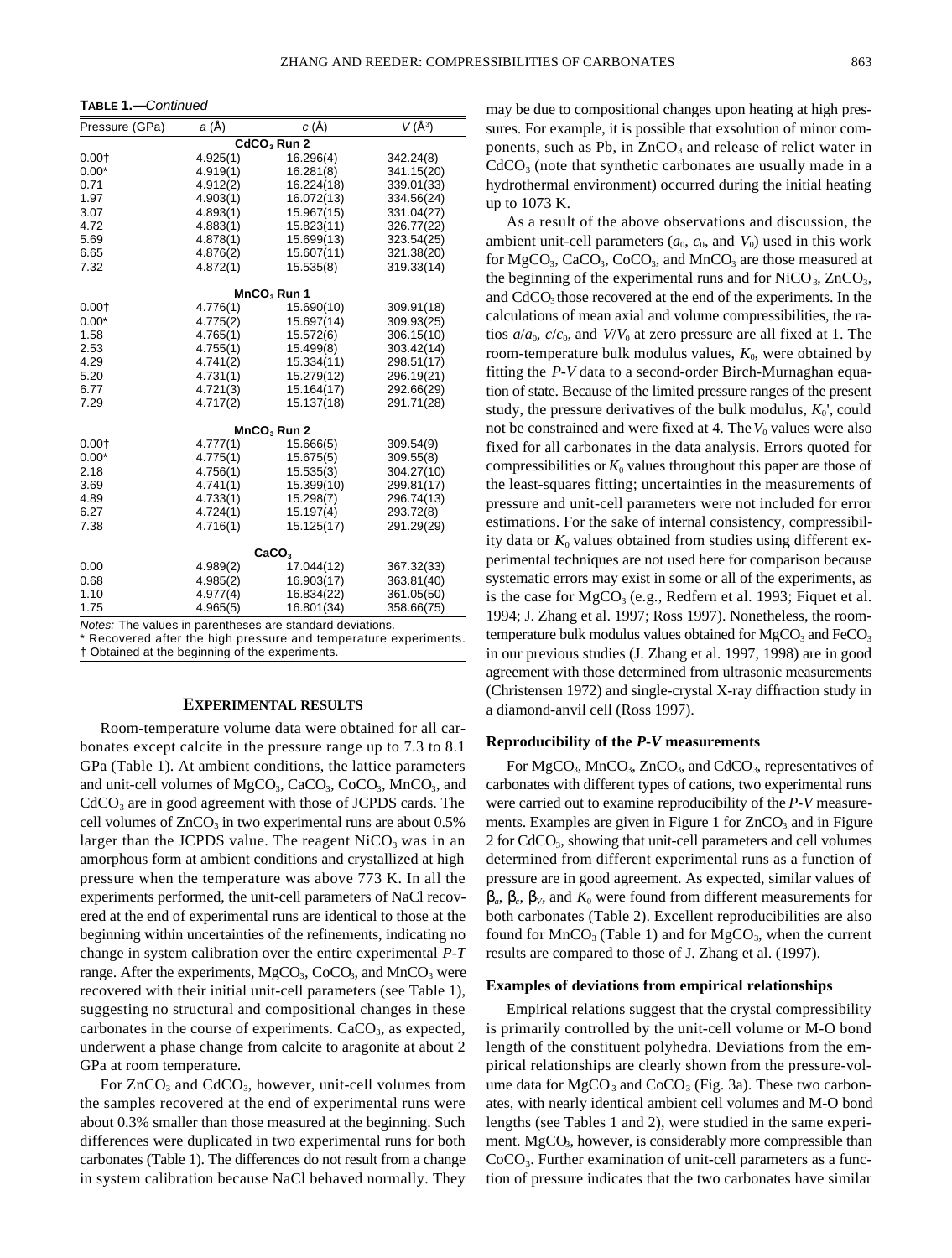**FIGURE 1.** Variations of  $a/a_0$ ,  $c/c_0$ , and  $V/V_0$  as a function of pressure for ZnCO<sub>3</sub> from two different experimental runs. Error bars of the measurements are equivalent to or smaller than the symbol size.

compressibilities along the  $c$  axis, whereas  $MgCO<sub>3</sub>$  is significantly more compressible along the *a* axis (Fig. 3b). Note that these observations are similar to those reported for ferromagnesian carbonates (Zhang et al. 1998), in which the compressibility of the *a* axis was found to decrease almost linearly with increasing Fe content.

Comparison of results for  $MgCO_3$  and  $MnCO_3$  provides another example of a deviation from the empirical relationships. These two carbonates have almost identical compressibilities in the pressure range studied, even though  $MnCO<sub>3</sub>$  has a much larger cell volume (and M-O bond length) than  $MgCO<sub>3</sub>$  (Tables 1 and 2). Thus we conclude from these examples that even for isostructural materials the compressibility or bulk modulus cannot be predicted simply from the cation size.

#### **Compressibility and bulk modulus systematics**

The room-temperature bulk moduli for all calcite-structure carbonates (Table 2) are shown in Figure 4 as a function of

**FIGURE 2.** Variations of  $a/a_0$ ,  $c/c_0$ , and  $V/V_0$  as a function of pressure for CdCO<sub>3</sub> from two different experimental runs. Uncertainties are less than or equal to symbol size.

ambient cell volume. For all 3d transition metal carbonates, the  $K_0$  values show a good linear correlation with the ambient cell volumes (also true if plotted against the ambient M-O bond length) and, thus, as a subset are consistent with the empirical predictions.  $MgCO_3$ , plots well below the trend established by the 3d transition metal carbonates and CaCO3 slightly below. Notably, the measured bulk modulus of  $MgCO<sub>3</sub>$  lies nearly 18 GPa below those of  $CoCO<sub>3</sub>$  and  $ZnCO<sub>3</sub>$  despite similar M-O bond lengths and cell volumes, and  $Fe<sup>2+</sup>$  substitution for Mg results in a linear increase of the room-temperature bulk modulus (Zhang et al. 1998). In contrast, the bulk modulus of  $CdCO<sub>3</sub>$ , whose ambient M-O bond length and cell volume are only slightly smaller than those of  $CaCO<sub>3</sub>$  (see Table 1 and 2), is about 30 GPa greater than that of calcite and lies 10 GPa above the trend of the 3d transition metal carbonates. As a result, three subsets of carbonates can be identified in Figure 4, and metal ions within each subset share the same character of their valence electrons, that is, s vs. 3d vs. 4d types, respectively.

**TABLE 2.** The mean axial and volume compressibilities and room-temperature bulk moduli of calcite-structure carbonates

| Carbonate                           | o. e. c. of<br>metal ions                                                                                                     | $d_{\text{M-O}}$<br>(A) | $_{a}$ ( $\times$ 10 <sup>3</sup> )<br>(GPa-1) | $_{c}$ (×10 <sup>3</sup> )<br>$(GPa^{-1})$ | $v(x10^3)$<br>$(GPa^{-1})$ | $K_{0}$<br>(GPa) |  |
|-------------------------------------|-------------------------------------------------------------------------------------------------------------------------------|-------------------------|------------------------------------------------|--------------------------------------------|----------------------------|------------------|--|
| NiCO <sub>3</sub>                   | $3d^{8}4s^{2}$                                                                                                                | 2.076                   | 1.74(3)                                        | 3.48(10)                                   | 6.86(7)                    | 131(1)           |  |
| MqCO <sub>3</sub>                   | 3s <sup>2</sup>                                                                                                               | 2.102                   | 2.13(7)                                        | 4.03(5)                                    | 8.15(10)                   | 107(1)           |  |
| CoCO <sub>3</sub>                   | $3d^{7}4s^{2}$                                                                                                                | 2.110                   | 1.67(3)                                        | 3.87(2)                                    | 7.10(5)                    | 125(1)           |  |
| ZnCO <sub>3</sub>                   | $3d^{10}4s^2$                                                                                                                 | 2.111                   | 1.60(3)                                        | 4.07(5)                                    | 7.18(6)                    | 124(1)           |  |
|                                     |                                                                                                                               |                         | 1.62(4)                                        | 4.06(7)                                    | 7.20(13)                   | 124(1)           |  |
| FeCO <sub>3</sub>                   | 3d <sup>6</sup> 4s <sup>2</sup>                                                                                               | 2.145                   | 1.66(5)                                        | 4.36(15)                                   | 7.58(8)                    | 117(1)           |  |
| $3d^{5}4s^{2}$<br>MnCO <sub>3</sub> |                                                                                                                               | 2.190                   | 1.71(3)                                        | 4.96(6)                                    | 8.25(9)                    | 107(1)           |  |
|                                     |                                                                                                                               |                         | 1.80(5)                                        | 4.72(7)                                    | 8.18(9)                    | 108(1)           |  |
| CdCO <sub>3</sub>                   | $4d^{10}5s^2$                                                                                                                 | 2.288                   | 1.28(4)                                        | 6.51(9)                                    | 8.95(13)                   | 97(1)            |  |
|                                     |                                                                                                                               |                         | 1.40(5)                                        | 6.21(5)                                    | 8.90(10)                   | 98(1)            |  |
| CaCO <sub>3</sub>                   | 4s <sup>2</sup>                                                                                                               | 2.360                   | 2.42(30)                                       | 9.34(93)                                   | 14.10(51)                  | 67(2)            |  |
|                                     | Note: o. e. c. = outer electron configuration. Values of M-O interatomic distance ( $d_{M10}$ ) are taken from Reeder (1983). |                         |                                                |                                            |                            |                  |  |



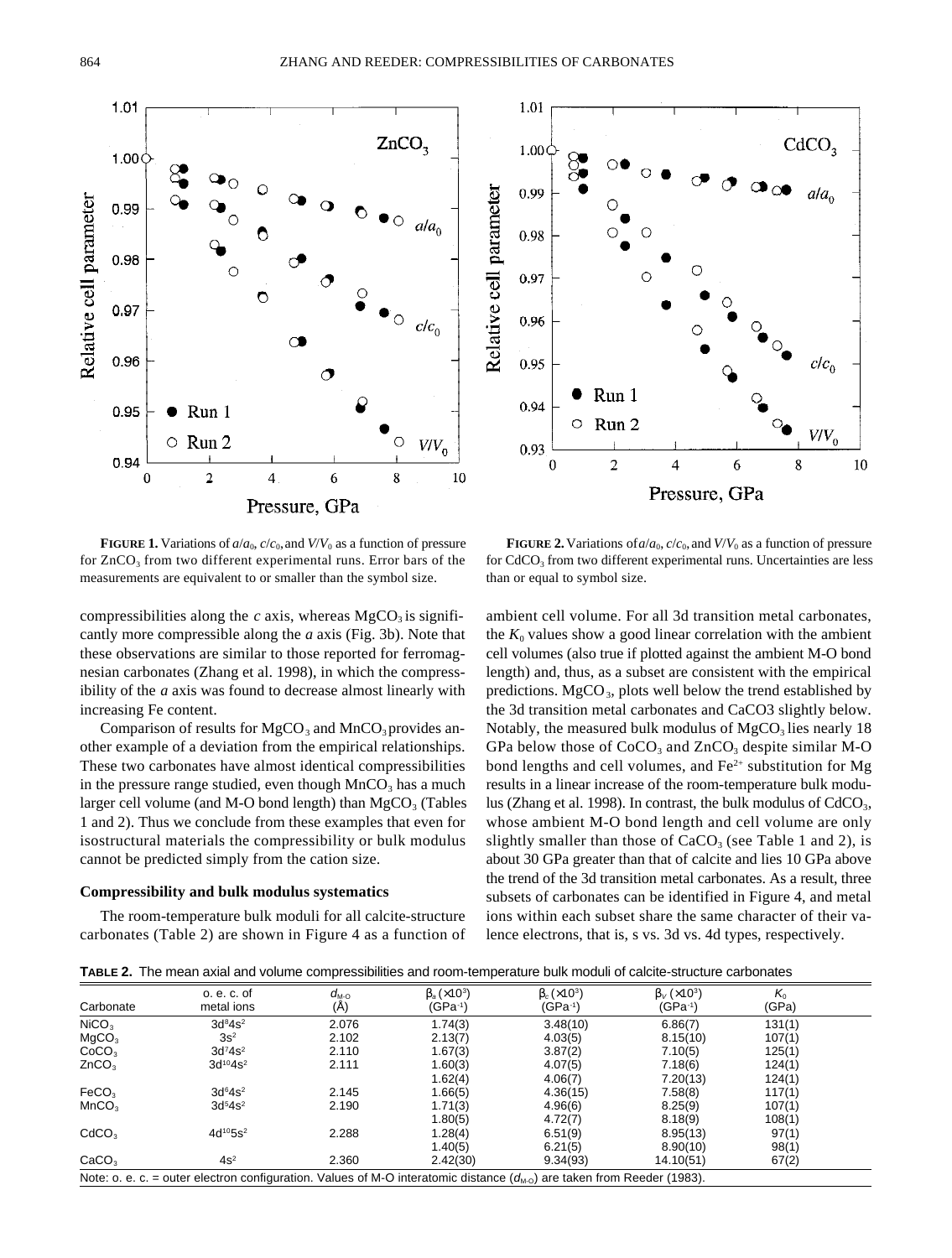

**FIGURE 3.** Comparisons of the mean volume (a) and axial (b) compressibilities for  $MgCO<sub>3</sub>$  and  $CoCO<sub>3</sub>$ . These two carbonates have nearly identical ambient cell volumes and M-O bond lengths (see Tables 1 and 2). The measurements were made simultaneously in the same experiment. Uncertainties are less than or equal to symbol size.

Systematic differences between the three subsets of carbonates are also evident if, in Figure 4, the bulk modulus is replaced by the mean volume compressibility,  $V_V$ . Because the  $V_V$ values (Table 2) were obtained directly from linear fits of the volume ratios  $V/V_0$  vs. pressure, potential errors are avoided in determination of the  $K_0$  values of Figure 4 from the use of the equation of state. The Birch-Murnaghan equation of state was not originally developed for materials that are highly anisotropic, such as carbonates (see discussion below), and the  $K_0'$  values for all calcite-structure carbonates were assumed to be the same in calculations of the  $K_0$  values plotted in Figure 4. A similar trend in the  $_V$ -cell volume relationship, however, suggests that these two concerns are unlikely to be important factors in drawing conclusions using the  $K_0$  values because of the comparative nature of the present study.

The present observations (Fig. 4) differ from those reported by Martens et al. (1982), in which no deviation was detected in the compressibility of  $MgCO<sub>3</sub>$  from other carbonates with the calcite structure. Moreover, the conclusions of Martens et al. (1982) should be viewed with caution because some of their compressibility data were taken from other studies, and systematic errors in the compressibility measurements may exist in some or all of the experiments. For example, the compressibility data for  $FeCO<sub>3</sub>$  and MnCO<sub>3</sub> used by Martens et al. (1982) differ from those of Christensen (1972) and the present study.

Compressibilities along the *a* axis ( *<sup>a</sup>*) and *c* axis ( *<sup>c</sup>*) (Table 2) are shown in Figures 5 and 6, respectively. We do not use the  $CaCO<sub>3</sub>$  data of the present study for the following reasons: (1) only three *P*-*V* data points were obtained in a small pressure range 0–1.75 GPa (Table 1) and (2) calcite was not heated to eliminate deviatoric stress, which resulted in more scatter of



**FIGURE 4.** Relationship between the bulk modulus and the ambient cell volume for all calcite-structure carbonates. A similar trend is found if the horizontal axis is ambient M-O bond length. Although the assumption of  $K_0 = 4$  was used to obtain the bulk moduli using the Birch-Murnaghan EOS, the same trend still holds as long as the carbonates studied have values of  $K_0$  that are similar to one another. The data for  $FeCO<sub>3</sub>$  and  $Fe<sub>0.6</sub>Mg<sub>0.4</sub>CO<sub>3</sub>$  plotted here and throughout the paper are taken from Zhang et al. (1998).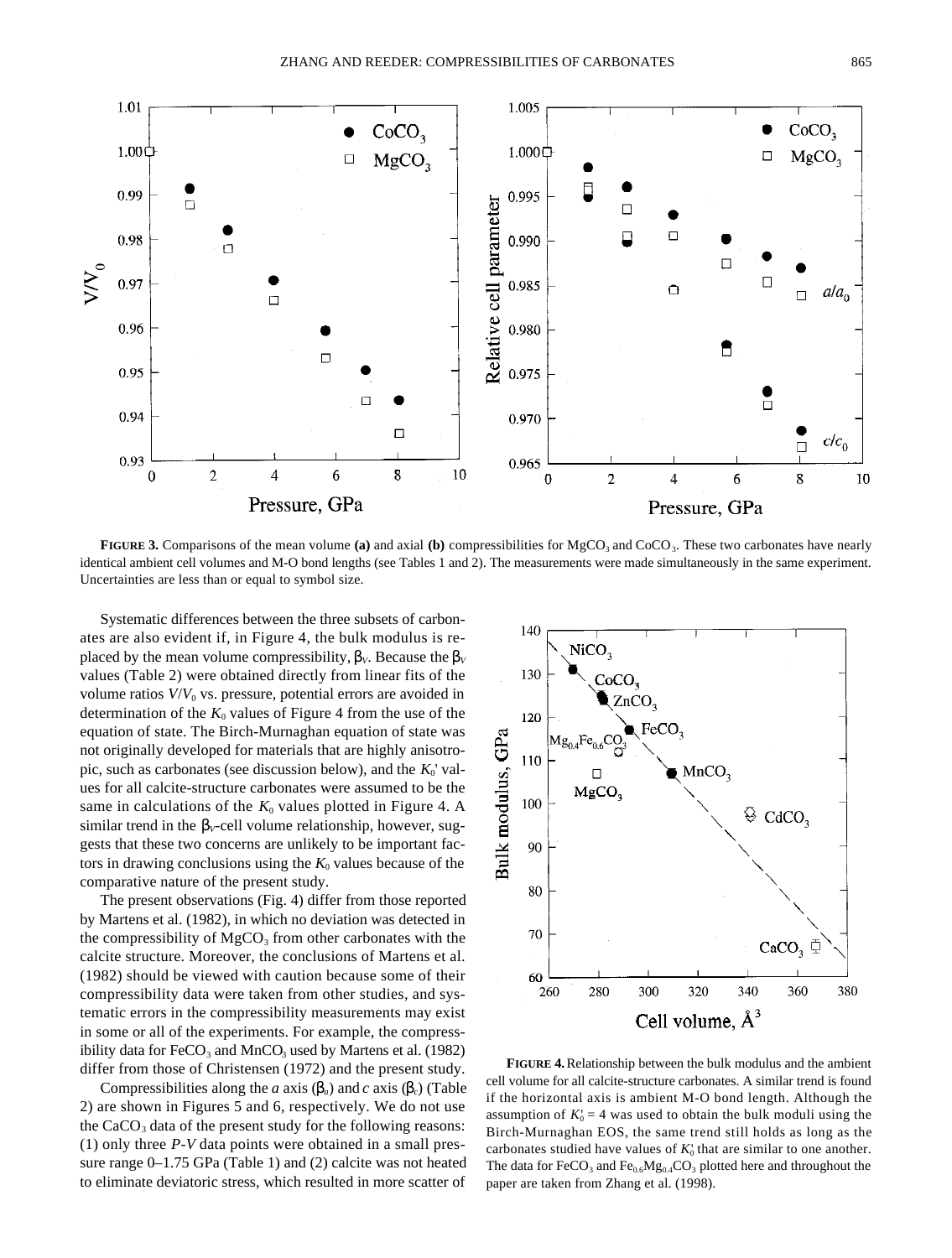

**FIGURE 5.** The *a* axis compressibilities of the calcite-structure carbonates as a function of ambient M-O bond length. Systematic differences exist between  $MgCO<sub>3</sub>$  and CaCO<sub>3</sub>, the 3d transition metal carbonates, and CdCO<sub>3</sub>. For CaCO<sub>3</sub>, the data point shown is the average value from Dandekar (1968) in the pressure range 0–0.6 GPa (see text), thus providing an upper limit for the axial compressibility when compared with those of other carbonates studied over the pressure range up to 7.3–8.1 GPa.



**FIGURE 6.** The *c* axis compressibilities as a function of ambient M-O bond length. c shows a good linear correlation with interatomic distance for all carbonates. Deviations shown by  $MgCO<sub>3</sub>$  and  $CdCO<sub>3</sub>$ in Figure 4 are apparently attributable to the compressional behavior of the  $a$  axis. CaCO<sub>3</sub> provides an upper limit.

lattice parameter data compared to those of all other carbonates (Tables 1 and 2). Instead, the average  $a$  and  $c$  values in the pressure range 0–0.6 GPa, calculated from the single-crystal elastic compliances of Dandekar (1968) are used. Because both *a* and *c* of calcite in the work of Dandekar (1968) showed a small pressure dependence, the values given in Figures 5 and 6 can only provide an upper limit for the axial compressibilities when compared with those of other carbonates studied over the much larger pressure ranges (Table 1). Inspection of Figures 5 and 6 demonstrates that the *c* axis is 2 to 5 times more compressible than the *a* axis. Such anisotropic compressional behavior is typical of all rhombohedral carbonates.

In spite of the fact that three subsets of carbonates can be identified based on the relationship between the bulk modulus (or crystal compressibility) and cell volume (or M-O bond length) (Fig. 4), the *c* axis appears to behave normally, in the sense that compressibilities of the *c* axis in all carbonates studied show a nearly linear increase with interatomic distance (Fig. 6). Compressibilities of the *a* axis, however, decrease in the order  $MgCO_3$  and  $CaCO_3$ , the 3d transition metal carbonates, and  $CdCO<sub>3</sub>$  (Fig. 5). This behavior, although unexpected, is consistent with the observations shown in Figure 4 defining three subsets on the basis of cation type. Because in all calcitestructure carbonates the *a* axis is expected to contribute approximately twice as much to the crystal compressibility as the *c* axis (i.e.,  $\sqrt{2}$  a + c), the observed systematic difference between the three subsets of carbonates is primarily attributed to the compressibility of the *a* axis. It may not be obvious from Figure 4 that  $CdCO<sub>3</sub>$  deviates from the trend of the 3d transition metal carbonates. It is its unexpectedly low compressibility along the  $a$  axis that supports our conclusion that  $CdCO<sub>3</sub>$ should be considered as a separate "group" that differs from the other two. This conclusion, however, should be viewed with some caution because the calculations of the bulk modulus and axial compressibilities are sensitive to the choice of  $V_0$ ,  $a_0$ , and  $c_0$ . The initial unit-cell parameters for  $CdCO<sub>3</sub>$  differed from those recovered after the experiments, and it is likely that our synthetic  $CdCO<sub>3</sub>$  starting material contained some  $H<sub>2</sub>O$ , we used cell parameters from the recovered samples. If we use the  $V_0$ values measured at the beginning of the experiments for the fitting, a value of  $K_0 = 91(1)$  GPa is obtained, which deviates less from the trend of the 3d transition metal carbonates in Figure 4. Similarly, the use of the initial  $a_0$  values would result in the *a*-axis compressibilities  $(1.52 - 1.62 \times 10^{-3} \text{ GPa}^{-1})$  that are within the range of those of the 3d transition metal carbonates (Fig. 5). Therefore, unless the discrepancy between initial and final  $V_0$  values can be understood, there is a possibility that CdCO<sub>3</sub> may in fact deviate very little from the trends established by the 3d transition metal carbonates (Figs. 4 and 5).

#### **DISCUSSION**

Deviations from the empirical relations between  $K_0$  and  $V_0$ or between  $K_{\rm P}$  and M-O bond length have been noted in other systems. Like the calcite group, there are other groups whose members have different constituent cations but share the same structure. Among these, room-temperature bulk moduli have been extensively studied for members of the rock-salt oxides and the olivine group. Deviations of the room-temperature bulk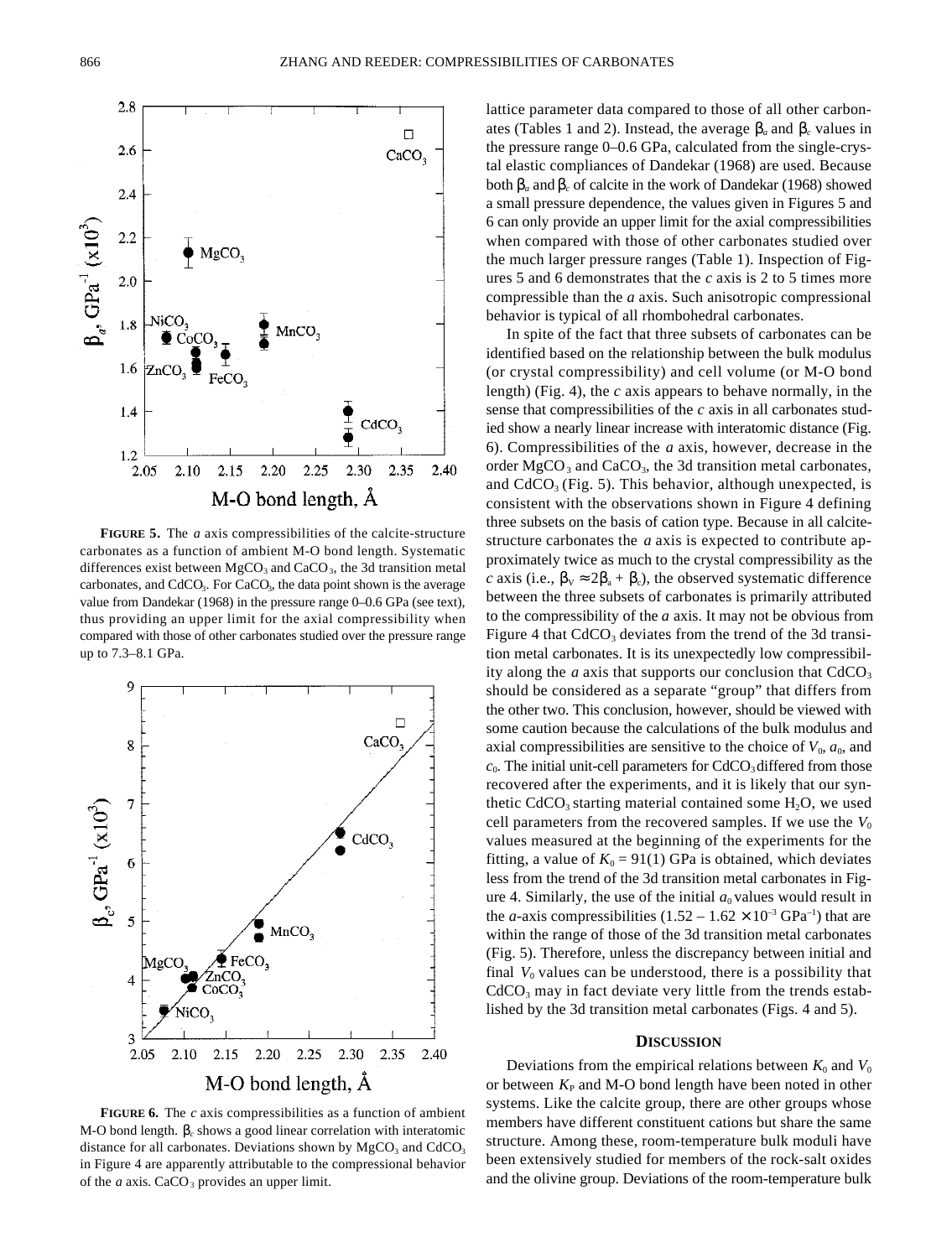modulus of the Mg compounds from the trend of the 3d transition metal compounds for both structure types (Fig. 7) are remarkably similar to that observed for the calcite-structure carbonates (Fig. 4), even though for the rock-salt monoxides MnO appears to lie closer to the trend defined by MgO and CaO. In general, these observations are consistent with earlier suggestions that elastic properties are particularly sensitive to the replacement of Mg by 3d transition metals (e.g., Weidner et al. 1982). Figure 7 also reveals that the bulk modulus of CdO is more than 30 GPa larger than that of CaO despite the small difference in cell volume and M-O bond length between these two oxides. The behavior of CdO is thus similar to that of  $CdCO<sub>3</sub>$ when both are compared to the Ca compounds, suggesting that crystal compressibility may also be sensitive to the differences between 4d and 3d transition metals and alkaline earth elements. In fact, the existence of different  $K_0$ - $V_0$  relations for different valence electronic structures was also noted by Anderson (1972) when the 4d and 5d transition metal elements, regardless of the structure type, were considered.

For a series of isostructural solids, three types of properties of the constituent atoms are generally considered in explaining their compressional behavior: size, charge, and electronic configuration. We have just demonstrated that crystal compressibility cannot be explained solely by the M-O bond length or cell volume (Figs. 4 and 7). For carbonates of the calcite structure, we can ignore differences in formal charge. Therefore, it is likely that aspects of electronic structure of the divalent cations are partly responsible for the observed differences of crystal compressibilities. Here we evaluate a few possibilities that may be related to the problem; some of this discussion is unique to the gross features of the calcite structure, whereas other aspects may also apply to other structure types.

## **Crystal field effects**

It is well known that properties of transition metal compounds are subject to crystal field effects. Perhaps the best illustration is the variation of interatomic distance in ionic compounds containing different 3d transition metals (e.g., Hush and Pryce 1958). Ohnishi and Mizutani (1978) have proposed that the deviation from constant  $K_0V_0$  of the divalent metal oxides NiO, CoO, and FeO having the NaCl structure (i.e., metal ions in a regular octahedral coordination) can be explained by considering the crystal field stabilization energy (CFSE).

Crystal-field theory predicts that structures with a transition metal in octahedral or tetrahedral coordination gain stability for certain electronic configurations. For example,  $Ni^{2+}(3d^8)$ ,  $Co<sup>2+</sup>(3d<sup>7</sup>)$ , and Fe<sup>2+</sup>(3d<sup>6</sup>) in high-spin states gain stability in a regular octahedral environment, whereas high-spin Mn<sup>2+</sup>(3d<sup>5</sup>) and  $\text{Zn}^{2+}(3d^{10})$  do not. This enhanced stability is commonly expressed as a CFSE, which for a given electronic configuration depends on the crystal field splitting,  $_{0}$ , and, in turn, on the coordination and metal-ligand distance.

In the calcite-structure carbonates, the  $MO<sub>6</sub>$  octahedra are very slightly distorted relative to an ideal octahedron. However, this slight distortion does not provide any stabilization for  $Mn^{2+}$  or  $Zn^{2+}$ . Therefore, among the transition metal carbonates, no crystal field effects are expected in MnCO<sub>3</sub>, ZnCO<sub>3</sub>, and CdCO<sub>3</sub>. Figure 4, however, shows that  $ZnCO<sub>3</sub>$  and MnCO<sub>3</sub>

220 N<sub>i</sub>O 200  $\circ$  $CoO$  $\Omega$ Bulk modulus, GPa 180  $\circ$  FeO  $MgO$ 160  $CdO$ MnO  $Co<sub>2</sub>SiO$ 140  $Fe<sub>2</sub>SiO<sub>4</sub>$  $Mn_2SiO_4$  $Mg_2SiO_4$ 120  $CaO O$ 100  $2.20$  2.25 2.30 2.35 2.10 2.15 2.40 2.45 2.05  $M-O$  bond length,  $\AA$ 

**FIGURE 7.** The bulk modulus systematics for rock-salt oxides and olivines as functions of M-O bond length. For olivines, the bulk moduli are taken from Sumino (1979) (solid squares) and Zhang (1998) (open squares). MgO and CaO have been well studied, and the data shown here are from Anderson and Isaak (1995). For CoO and MnO, the bulk moduli are taken from Sumino (1980); for NiO the bulk modulus is from Hazen and Finger (1982). For Fe oxide, there appears to be a difference between nonstoichiometric FexO and stoichiometric FeO. In the former case, the bulk modulus values are in the range 146–155 GPa (Fei 1996 and references therein), hence smaller than that of MgO. The predicted bulk modulus for stoichiometric FeO based on the crystal field models for transition metal oxides (Ohnishi and Mizutani 1978; Jeanloz and Sato-Sorensen 1986; Webb et al. 1988) is plotted here and is consistent with the trends observed in olivines and carbonates. The dashed line is the linear fit for the 3d transition metal olivines. The two solid circles are our unpublished data for MnO and CdO, which were studied simultaneously in a single experiment using the same technique as in the present study.

are co-linear with  $NiCO<sub>3</sub>$ ,  $CoCO<sub>3</sub>$ , and  $FeCO<sub>3</sub>$ . The bulk moduli of  $ZnCO<sub>3</sub>$  and  $CoCO<sub>3</sub>$  are essentially identical, as are their ambient M-O bond lengths and volumes. Therefore, no crystal field effect other than that contained within the interatomic distances is observed for the 3d transition metal carbonate subset. In addition, MgCO<sub>3</sub>, CaCO<sub>3</sub>, and CdCO<sub>3</sub>, like MnCO<sub>3</sub> and  $ZnCO<sub>3</sub>$ , also have no crystal field influence, yet they do not fall on the same trend. Therefore we conclude that the systematic difference between three subsets of carbonates cannot be explained by crystal field effects.

# **Covalent character in bonding**

In many models relating the lattice energy to the equation of state, such as the well-known Born-Mayer formulation, crystals are considered to be ideally ionic for simplicity. However, deviations from the ionic model are also well known, and it appears that such deviations are always in the direction of smaller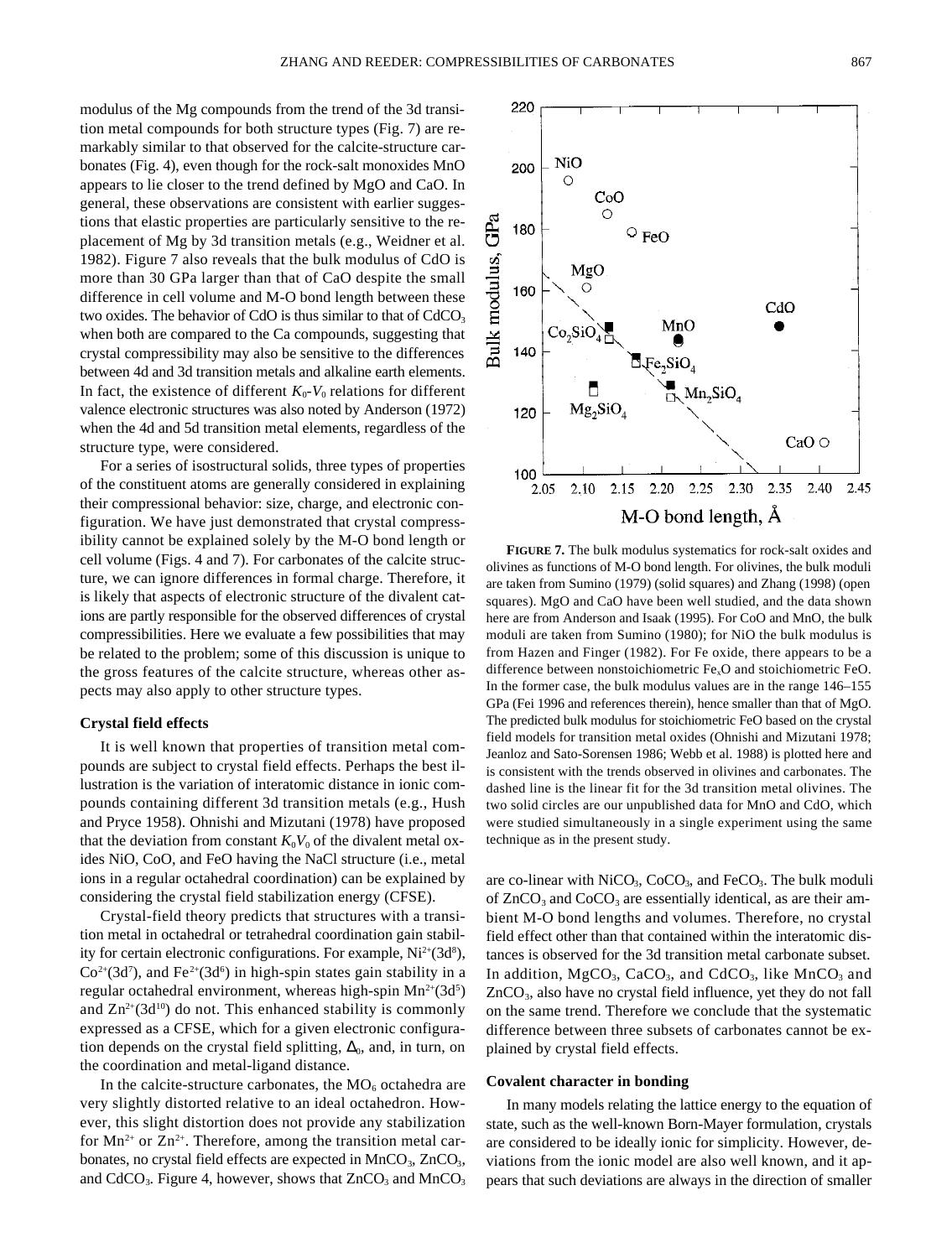compressibility than would be predicted from an ideally ionic model (e.g., Drickamer et al. 1966). It is generally regarded that bonding in these crystals is accompanied by a component of covalency. In its simplest form, increased covalency in bonding is reflected by increased electron density between cations and anions, which is associated with decreased crystal compressibility. A more rigorous evaluation for calcite-structure carbonates, however, requires a quantitative description of the electron density distribution between oxygen and three groups of cations.

Electronegativity is a parameter that, on a relative basis, predicts the tendency of a bonded atom to attract electrons and offers some indication of polarity or covalent character in a bond. Two sets of values that are commonly used (Pauling and Allred-Rochow) are shown in Figure 8 as a function of ambient ionic radius for the metals forming calcite-structure carbonates. Using either set of values, it is seen that electronegativities of alkaline earth elements are systematically lower than those of the transition metals. This difference is similar to that observed for crystal compressibility between the alkaline earth and transition metal carbonates (see Fig. 4). Therefore, it is possible that the relative incompressibility of the transition metal carbonates may be related to the increased covalency or polarity in the M-O bonding. However, when the bulk modulus is plotted as a function of electronegativity (Fig. 9),  $MgCO<sub>3</sub>$ and  $CaCO<sub>3</sub>$  (and to a lesser degree  $CdCO<sub>3</sub>$ ) show a different correlation from the 3d transition metal carbonates. Therefore, it is clear that polarity or covalent character in bonding alone (or strictly, the electronegativity) cannot explain the complete set of calcite-structure carbonates, nor is it expected to do so. Moreover, the trend in electronegativity (Fig. 8) offers no insight for the different behavior of CdCO<sub>3</sub>.

Vibrational spectra support the view that differences in bond-



**FIGURE 8.** Electronegativity vs. ionic radius for cations forming calcite-structure carbonates. Circles: Allred-Rochow values (Pauling scale); squares: Pauling values. For both sets of electronegativities, there is a systematic difference between alkaline earth elements and the trend shown for the transition metals. The nearly linear trend observed for the Allred-Rochow values for the transition metals reflects the radius term used in their calculations. Values of ionic radius are for sixfold coordination and are taken from Shannon and Prewitt (1970) throughout the paper.



**FIGURE 9.** The bulk moduli of the calcite-structure carbonates plotted as a function of Allred-Rochow electronegativity (Pauling scale). Some correlation is evident for the 3d transition metal carbonates only.

ing character contribute to our observed difference in compressibility trends. Infrared data for a suite of calcite-structure carbonates (Adler and Kerr 1963) show parallel but offset trends for the internal modes  $_2$ ,  $_2$ , and  $_2$  as a function of ionic radius of the metal cation. The observation that the trends for the 3d transition metal carbonates lie at lower frequencies than the trend for  $MgCO<sub>3</sub>$  and  $CaCO<sub>3</sub>$  is consistent with our finding that  $MgCO<sub>3</sub>$  has a systematically lower bulk modulus than the transition metal carbonates. Moreover, this observation is consistent with the conclusion drawn by Hofmeister (1991) that the bulk modulus is correlated with the sum of the squares of the vibrational frequencies as well as structural parameters for the phase. Therefore, differences in bonding character, associated with different valence electronic structure, seem to explain the differences in compressibility trends between different subsets of the calcite-structure carbonates.

#### **Nonbonded interactions**

O'Keeffe and Hyde (1981) have argued that nonbonded interactions play an important role in determining structural properties. Their emphasis on cation-cation distances contrasts with many conventional interatomic potential models (e.g., Davis 1981; Weidner and Price 1988; Dove et al. 1992), in which only second-neighbor anion repulsive forces are taken into account and interactions between adjacent cations are generally ignored. Recently, Hazen (1993), on the basis of room-temperature pressure-volume measurements, suggested that the incompressibility of  $Fe<sup>2+</sup>$  end-member silicate spinel relative to its Mg counterpart might be partially attributed to d electron repulsion across the shared edges of  $FeO<sub>6</sub>$  octahedra, and thus provided experimental grounds that appear to argue for the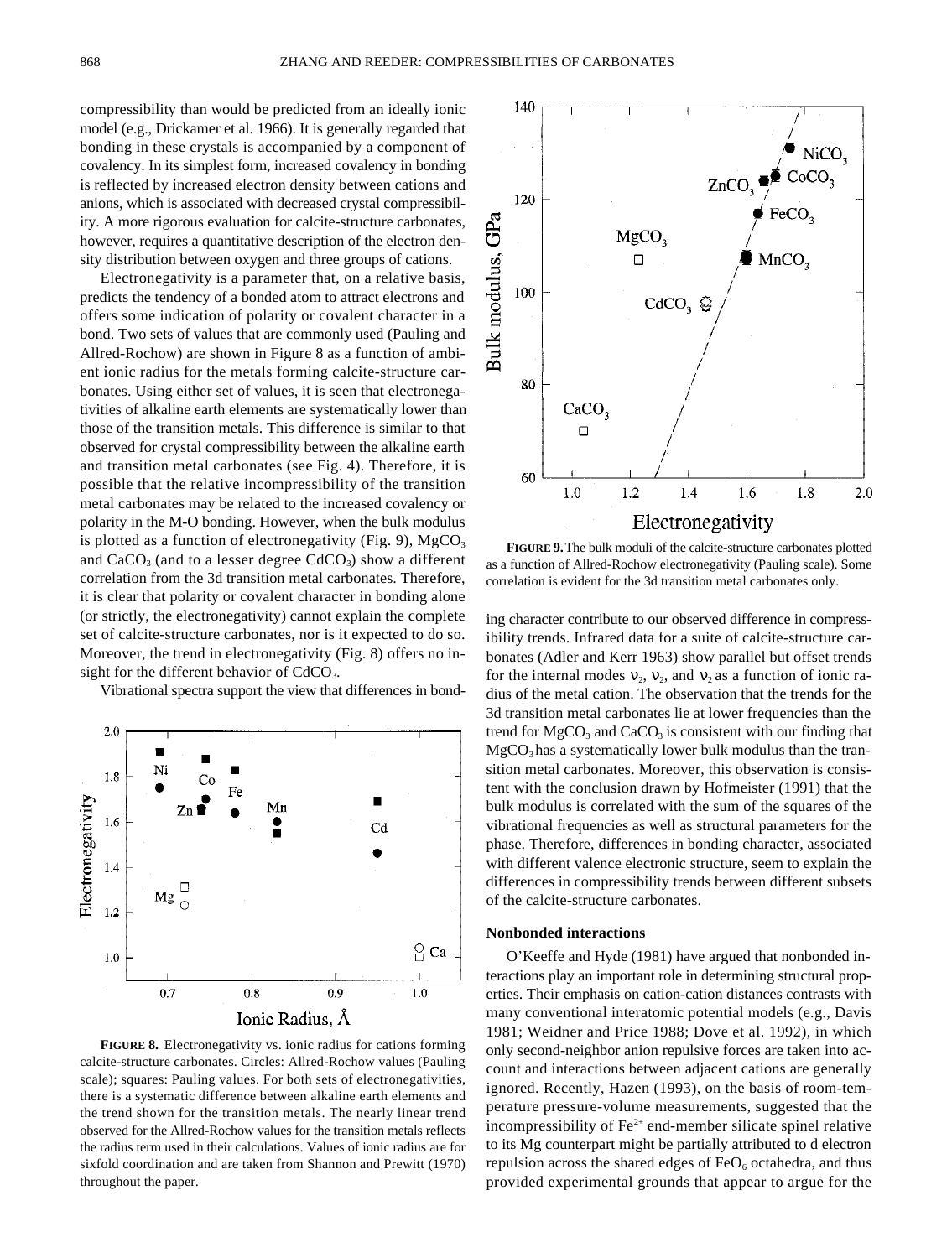importance of nonbonded interactions in determining crystal compressibility.

Cation-cation distances and bond angles involving cations and anions are important parameters describing nonbonded interaction in crystals, and are among several aspects that have been discussed in detail by O'Keeffe and Hyde (1981). For calcite-structure carbonates, the closest  $M^{2+}M^{2+}$  and  $M^{2+}C^{4+}$ distances and the  $M^{2+}$ -O- $M^{2+}$  and  $M^{2+}$ -O-C<sup>4+</sup> angles, calculated from ambient single-crystal structure refinements, are shown in Figures 10 and 11. In all calcite-structure carbonates, the closest cation-cation distances and the bond angles correlate approximately linearly with the ionic radii of the corresponding metal ions. It is therefore unlikely that the observed differences in crystal compressibility between alkaline earth, 3d, and 4d transition metal carbonates can be attributed to differences in the nonbonded interactions.

Consideration of the nonbonded interactions also cannot explain the unexpected *a* axis compressional behavior of the



**FIGURE 10.** Nearest cation-cation distances (ambient conditions) as a function of ionic radius for all calcite-structure carbonates. For comparison, the nearest  $M^{2+}-M^{2+}$  distances are 2.7–2.9 Å in the rock salt oxides and 3.0–3.2 Å in the olivines.



**FIGURE 11.** Relationship between ambient-condition bond angles and ionic radii in the calcite-structure carbonates.

calcite-structure carbonates (Fig. 5). As shown in Figure 10, the shortest cation-cation distance in the calcite structure is between  $M^{2+}$  and  $C^{4+}(2.93-3.21 \text{ Å})$  whereas the shortest  $M^{2+}$  $M^{2+}$  distance (3.62–4.05 Å) is considerably longer compared to those in rock-salt oxides and olivines. The vectors of the  $M^{2+}-C^{4+}$  connections in the calcite structure are aligned more closely with the *a* axis than the *c* axis. Therefore, one might expect the compressibility of the *a* axis to be roughly proportional to the  $M^{2+}C^{4+}$  distance if cation-cation repulsion played an important role in the compressibility of the calcite-structure carbonates. From Figures 5 and 10, however, the experimental observations show that no such trend exists.

For nonbonded interactions, the repulsions are normally ascribed to overlap of electron clouds when atom separations are less than their sum of the van der Waals radii (O'Keeffe and Hyde 1981). One aspect that has not been discussed in the preceding paragraphs is the role of the d electrons. For the transition metal calcite-structure carbonates, one might expect enhanced cation-cation repulsion depending on the occupancy of the 5 d-electron orbitals and their directionality. Therefore, it is possible that the observed incompressibilities of the transition metal carbonates relative to  $MgCO<sub>3</sub>$  and  $CaCO<sub>3</sub>$  (Fig. 5), when compared to the empirical relations between  $K_0$  and  $V_0$  or between  $K_P$  and M-O bond length, may be partially attributed to enhanced repulsion of the d electrons, as suggested by Hazen (1993) to explain the compressional behavior in  $(Mg,Fe)_2SiO_4$ silicate spinels. Further consideration of this aspect would require theoretical calculations to characterize the electron-electron interactions between metal ions of different types and their pressure dependence.

# **CONCLUDING REMARKS**

Our observed correlations between the room-temperature bulk modulus and ambient M-O bond length, shortest cationcation distances, and cation electronegativity show that systematic behavior is limited to subsets of the calcite-structure carbonates whose metal ions share the same character of their valence electrons. No single structural parameter or electronic property of the cation can account for the behaviors of the complete set of carbonates, suggesting that a combination of factors must be considered in explaining compressibility trends among members of a calcite-structure type. Differences in bonding character, associated with different valence electronic structure, seem to explain the differences in compressibility trends between different subsets. There is every reason to believe that systematic characterization of other isostructural series will show similar deviations from empirical relations based solely on cell volume or M-O bond lengths. Because electronic structure of the constituent cations appears to be an important factor, in addition to cation size, quantum chemical calculations may be particularly important for understanding differences in compressional behavior that are demonstrated by experiments.

#### **ACKNOWLEDGMENTS**

We thank A. Hofmeister, S. Redfern, N. Ross, and an anonymous referee for helpful comments and suggestions. The Center for High Pressure Research (CHiPR) is jointly supported by the National Science Foundation under the grant EAR 89-17563 and the State University of New York at Stony Brook. The in situ X-ray experiment was carried out at the X-17B1 beam line of the National